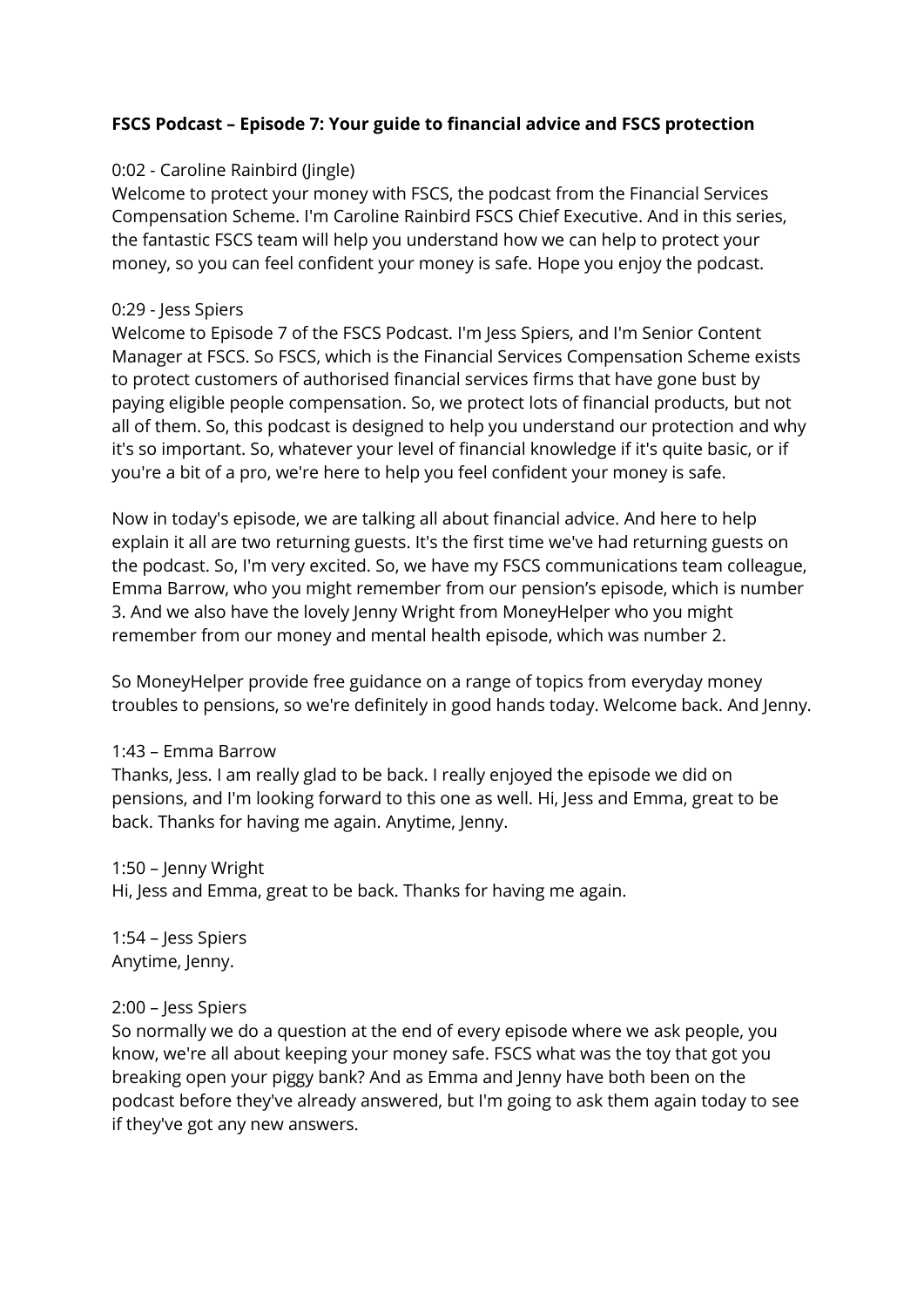Okay, so let's get into it. So, we're talking all about financial advice today. And we can't actually give advice here FSCS. It's outside our remit. So, what we're going to do today is give you an easy-to-understand introduction to financial advice and some information about what it is, how FSCS can protect you if you take financial advice, and where you can go for help when you're seeking financial advice. So, Jenny, let me start by asking you when do people usually take financial advice?

#### 2:49 - Jenny Wright

Many of us take advice when we're choosing or swapping a financial product, whether that's your mortgage, an investment option, or your pension. And financial advice is part of a huge market in the UK. For 2020, the Financial Conduct Authority reported revenue earned from retail investment advice and arranging investments was 4.4 billion pounds.

#### 3:13 – Emma Barrow

Yeah, it's a huge market. And just to kind of explain what retail investment advice is, that's the type of financial advice you might look for, if you were simply looking to make investment choices for your pension or grow your money in a different way to basic savings accounts. Any of us on this podcast today could be retail investors. So, a retail investor is just an individual who is not a professional investor. So typically, we're looking for products like stocks, shares, and bonds. So quite typical investment products that you might see advertised, and you might know friends and family, or you might even have some yourself.

# 3:48 – Jess Spiers

Yeah, that's right. And although we often talk about the products that FSCS can protect, like bank accounts and insurance policies and that kind of thing. People often don't know that we protect advice to we can protect that up to 85,000 pounds per person per failed firm.

#### 4:03 – Emma Barrow

Yeah, absolutely Jess and typically claims that FSCS sees for financial advisors, or for the regulated activity of advising on investments. So that's the technical term. So, if you've listened to our previous podcast's episodes, you might remember that for FSCS protection to apply, the firm that you're dealing with has to be authorised by the Financial Conduct Authority, or the Prudential Regulation Authority, the FCA or the PRA.

But also, the product or activity that you're dealing with or buying from them has to be regulated as well. So, in the case of advising on investments, the investment itself has to be a designated investment, as FSCS doesn't protect every kind of investment, and this type of advice, so advising on investments typically given to people who are looking to save for the long term. So, this can include things like transferring pensions, or reinvesting pension pots that you already have, with the aim of generating an income for retirement.

#### 5:00 – Jess Spiers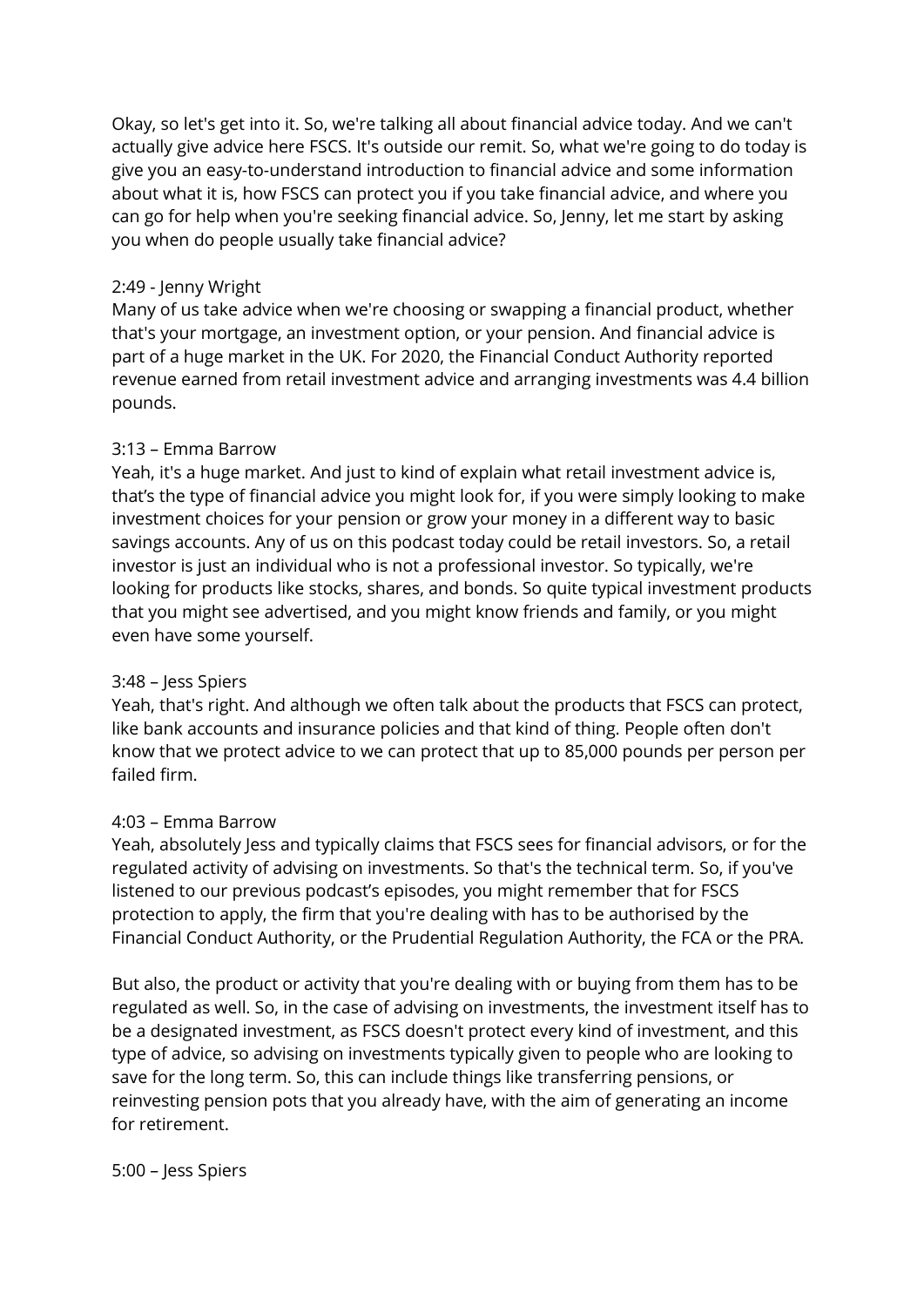Yeah, that's right. And you know, whenever we talk about investments, I think it's always important to remind people that FSCS can't compensate you just because an investment hasn't performed as well as you'd hoped. Investments can go down as well as up unfortunately, and you know, investments generally, they're not zero risk, some investments are riskier than others. Just something to bear in mind.

# 5:21 – Emma Barrow

Yeah, absolutely Jess, and where we can pay compensation is where there is evidence that your advisor gave advice that was unsuitable for you. So, as you've said, not just because you didn't earn as much as you expected, but that advice was unsuitable. So, for example, they may have advised that you invest in something that had a really, really high risk attached to it. But what you told them was that you were looking for something low risk, and maybe the money that they were advising you on was the only money you had for retirement so that you could only take a lower risk.

So, you might hear this called your risk appetite or your kind of level of risk. So, we will see claims where it's evident that an advisor, advise you to put your money somewhere far higher risk than you'd actually wanted it to go. We do also see claims for other types of advice. So, we've just talked about advising on investments. But there are also, we do see claims for advice on other products like mortgage advice, or advice to take out PPI payment protection insurance.

#### 6:20 – Jess Spiers

Yeah, absolutely. So, let's just go back to basics now. So, Emma what is financial advice, exactly?

# 6:27 – Emma Barrow

I do like us to try and go back to basics. It's not always easy. And so, as I mentioned earlier, when we talk about advice at FSCS, financial advice, we are talking about regulated financial advice. And it is difficult because that is an official legal term. But day to day, you might confuse advice or regulated advice with just guidance and tips for managing your money.

So, you might, I know many millions of people watch the Martin Lewis Money Show and watch Martin Lewis on television, his company Money Saving Expert provides a whole load of guidance and tips on how to best manage your money, but that isn't regulated advice. That's the difference. And you also might read online. So, Reddit, I use Reddit a lot, their UK personal finance forum has around I think 600,000 active members all talking about savings, debt, you know how to make the most of your money, etc. people sharing their tips on managing their personal finance, that is not regulated advice. So that's not something FSCS could protect. That's just guidance or tips.

# 7:37 – Jess Spiers

Yeah. And Emma, I know you do love a bit of Reddit, and you just had to get a mention in there, didn't you?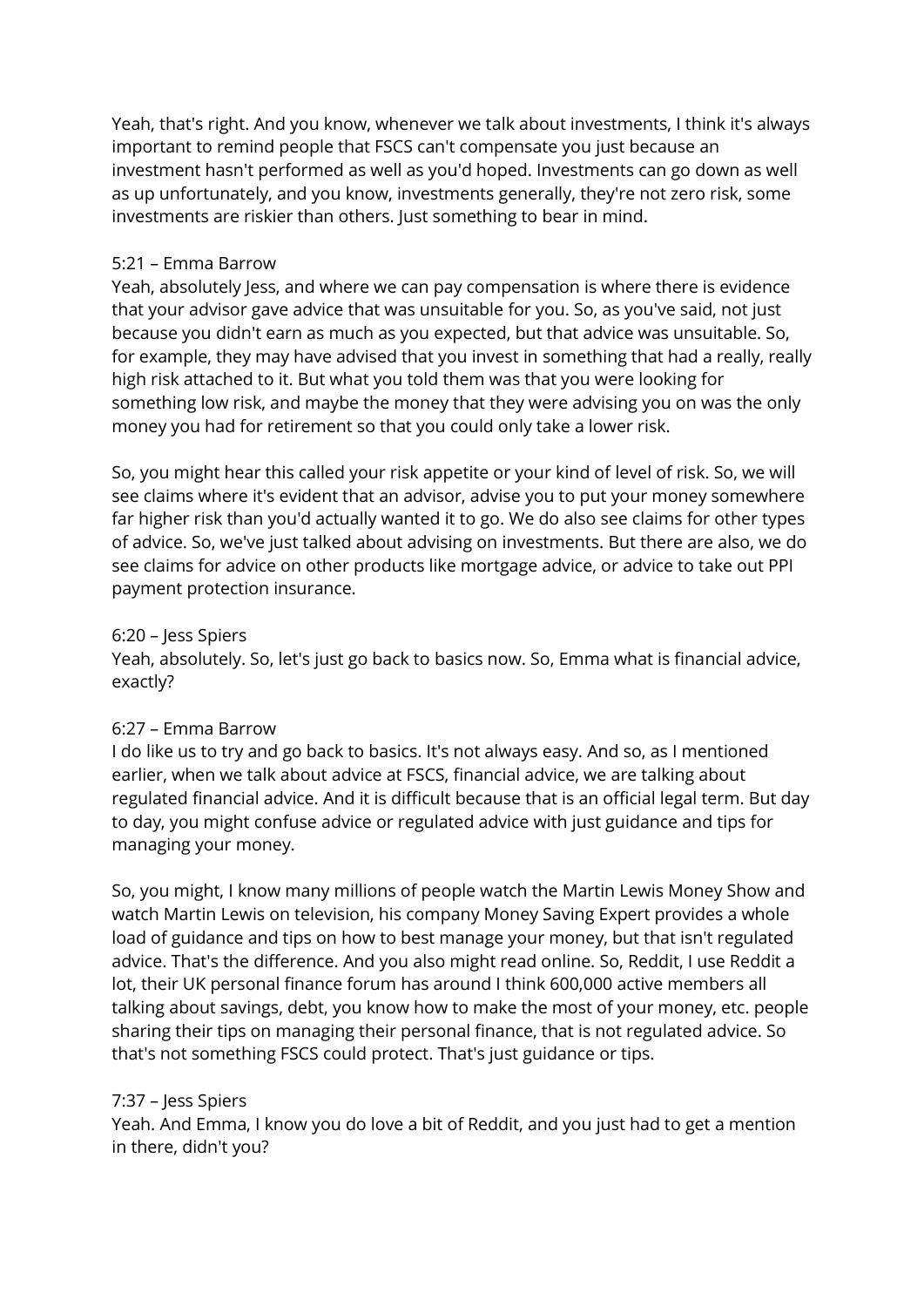#### 7:42 – Emma Barrow

Yeah, I do. I do really love it. And it's one of those things that, you know, people sort of laugh at me for loving it. But as I mentioned, it's over half a million people there talking about money all the time. It's a very active community. And it's very important to sort of understand these things that are going on and where people are going to talk about money. So, customers who come to us often think that they've been advised and sometimes when we analyse the claim under our rules, they've only been provided with information and not actually been advised. So, it is really important that people understand the term and understand what we mean by advice.

# 8:18 – Jess Spiers

Yeah, that's right. And I think it's also important to mention that under our rules, advice doesn't have to include a personal recommendation. But it needs to go further than just somebody giving you information. So, there's a there's a bit of a fine line there. But yeah, just something that we want to highlight today.

# 8:33 – Emma Barrow

Yeah, absolutely. And, you know, if you do make a claim with FSCS, we go through all the evidence, you know about your dealings with whoever it is that you're claiming against, and then we can help, you know, identify whether advice has taken place or not. So, it is one of those things that we can, we look at when people do bring a claim to us to make sure that that is what, that advice is what they received. And then then they are able to make a claim.

In addition to the kind of places that I've already mentioned, and I always really struggle to get this word out, but there are fin-fluences. It's not easy when you've got a slight lisp, but financial influencers on social media, really popular on platforms like tick tock and Instagram, especially amongst younger, younger people, you kind of got to be mindful of people, the difference between people explaining how things work and giving you those tips versus actively telling you what to do with your money and making promises. So, there are problematic things on social media where people might promise a certain return or make it out that you're guaranteed to make X, Y and Z if you do X, Y and Z.

Just be really careful and mindful of that. It's really important to know the difference because only regulated advice is protected by FSCS. So, if you take a tip or act on something you've seen, from someone who isn't authorised to give financial advice and something goes wrong, it is extremely, extremely unlikely that you'll be able to claim back anything from FSCS.

# 10:05 – Jenny Wright

That's often why you'll see disclaimers on things. And very careful use of language, so that it's hopefully clear when advice is being given, or when you're getting only guidance, there's a significant difference between those things.

10:18 – Emma Barrow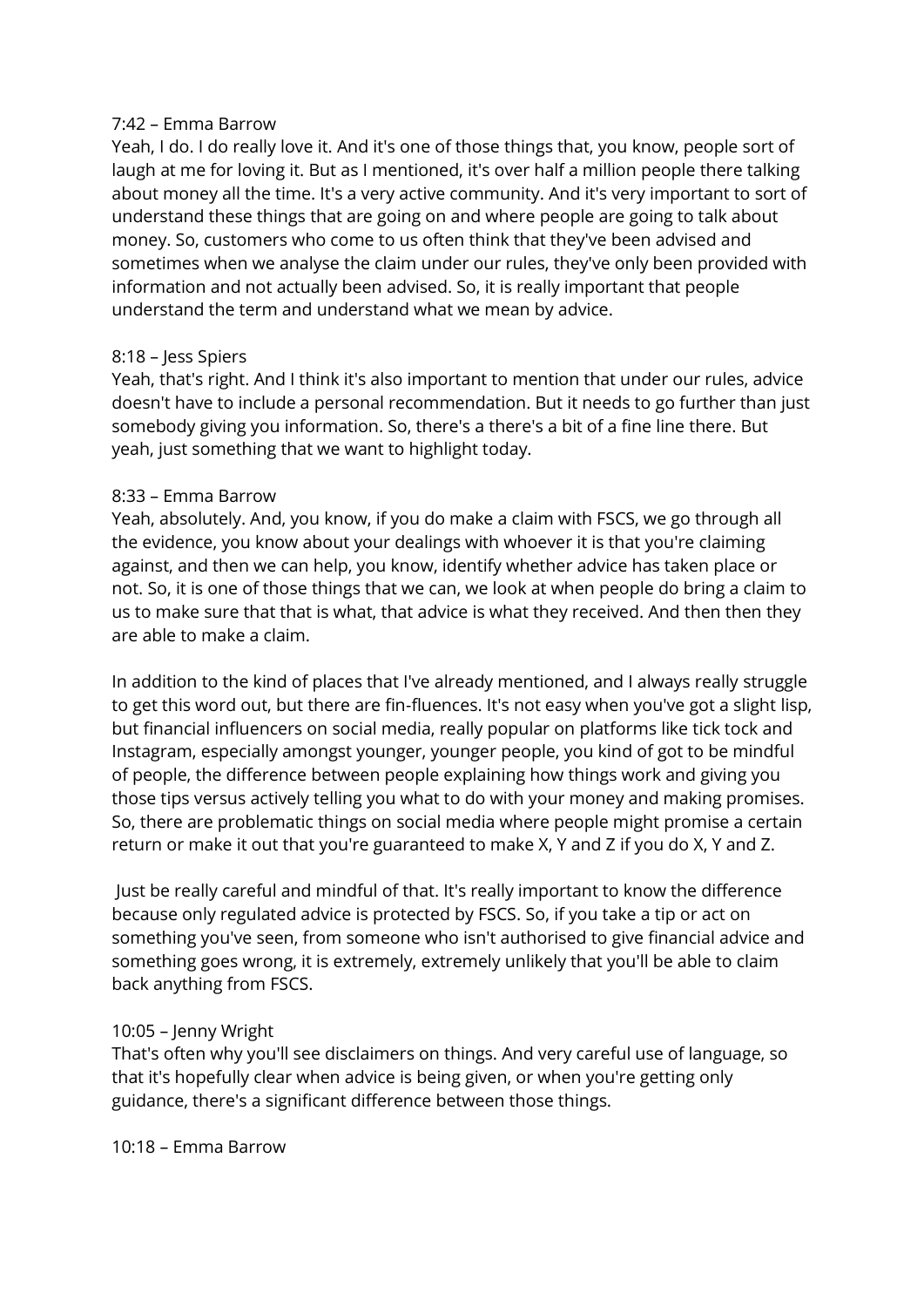Yeah, absolutely, Jenny. And, you know, I know, that probably sounds like a broken record, we're making this point a lot, but it is so important to understand the difference. As Jenny says, you should be given information when you work with an advisor or someone that will really make it clear whether you are getting advice or just guidance.

But if you as a kind of a rule of thumb, generally, if you're receiving information or guidance, you won't get a detailed assessment of whether the specific product is suitable for you and your specific situation and needs. That's what good advice should give you, something very tailored and very specific for your needs and your goals. So that's kind of a way you can, you know, spot if it, if it is likely advice, it will definitely include this kind of personal recommendation and some very specifics about your circumstances.

# 11:14 – Jess Spiers

Yeah, absolutely. So, Jenny, could you tell us what type of regulated advice is available to people?

# 11:21 – Jenny Wright

I can, yes, I used to be a financial advisor myself. So, I speak from experience here. Financial advisors aren't always called financial advisors. Instead, they might be referred to by their specialism such as a mortgage advisor, investment advisor, pensions advisor or financial planner. So, there's lots of different names there for getting financial advice. But today, we're mainly going to be talking about investment advice.

# 11:51 – Jess Spiers

Yeah, that's right. And am I right in thinking that there's a difference that we should talk about between independent and restricted advice, Jenny?

# 12:00 – Jenny Wright

That's right. It's quite a significant difference, actually. So, with investment products, some advisors are classed as independent, you might see the term IFA stands for independent financial advisor. And this means that they offer advice on the full range of products and providers in the market. Others actually offer restricted service where the range of products or providers they'll look at is more limited. And it may well be that they only look at one brand in particular. So that's very restrictive.

Just to give you an idea of the split between independent and restricted advisors, in the market, and this is from 2020 Financial Conduct Authority data, of those firms providing retail investment advice, 61% of revenue earned from advisor charges was for independent advice, and 39% was for restricted advice. And the reported number of authorised retail investment advisors in the UK in 2020, was 36,377. Advisors working at financial advisor firms accounted for 76% of these. And about half of those advisors were in firms with 50 or more advisors, so quite large companies.

# 13:22 – Jess Spiers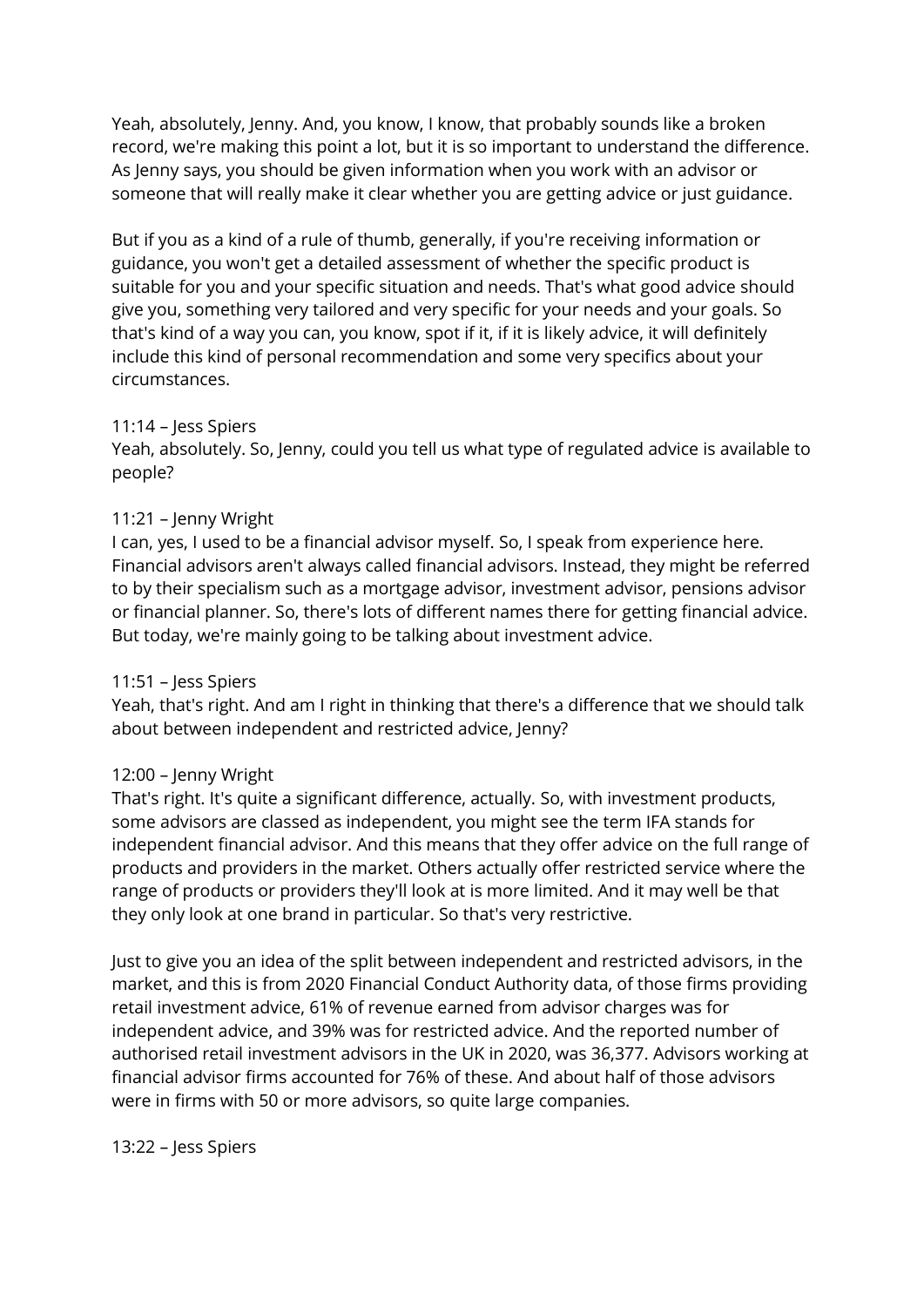Yeah, thanks, Jenny. And I think it's worth mentioning here that these advisor stats relate to authorised advisors. And it's important to make sure that any advisor you use is authorised, so you have access to FSCS protection if something did go wrong, and they were to go bust. I think we mentioned earlier, but I think it's an important point, so worth mentioning again. Now something I've heard quite a lot about recently is the advice gap. I mean, Emma, could you tell us a bit more about what the advice gap is and what it means for people?

# 13:50 – Emma Barrow

Yeah, of course. If you avidly follow Reddit, like I do, or any other kind of online, news or community, you might have heard this advice gap been talked about. Essentially, typically, in the UK, we're living longer. Pension freedoms has meant that we've got more flexibility with our money in retirement, we've got more choice. But frankly, we need our money to last longer, we are living longer on average, and the state pension age is increasing.

So, if people want to retire a little bit younger, they have to bridge that gap too. There's a lot of things to consider. Technology's advancing, there's more products available, it's easier to access those products. There are apps you can get on your phone where you can literally make investments within a few clicks. Low interest rates as well you know that's something that's been around a long time now. And although the interest rate is going up ever so slightly, it's still far below what it used to be so many people are frustrated that their savings are not growing and they may want to look to try and invest that money, instead to make better return.

We did a survey in December 2021. So just a few months ago with some consumers and 41% of those people that we talked to said that those low interest rates were a reason that they chose to invest money. And because they were concerned about their savings, not making the money that they needed. So, it's clear, we need help with our money, there's so much going on. And in that same survey, only around 44% of people knew what a self-invested personal pension or SIPP was, 24% said they didn't know but worryingly 31% of people got it wrong. So, they think they knew what it was, but they were wrong. So, with all these kinds of different products, and things coming into the market is so important that we need that we get advice, and that we you know, take help.

And in that same survey, around a third, just over a third, actually, 37%, had actually gone on to invest in something like stocks and shares. So, we've kind of got this environment where we're living longer, we need our money to last, interest rates are really low. There's all this stuff out there to tempt us. And it's quite obvious that we're going to need help with that. And we're not going to be able to make all the right decisions all of the time on our own.

# 16:24 – Jess Spiers

Yeah, absolutely. But unfortunately, we're not always getting that help, aren't we?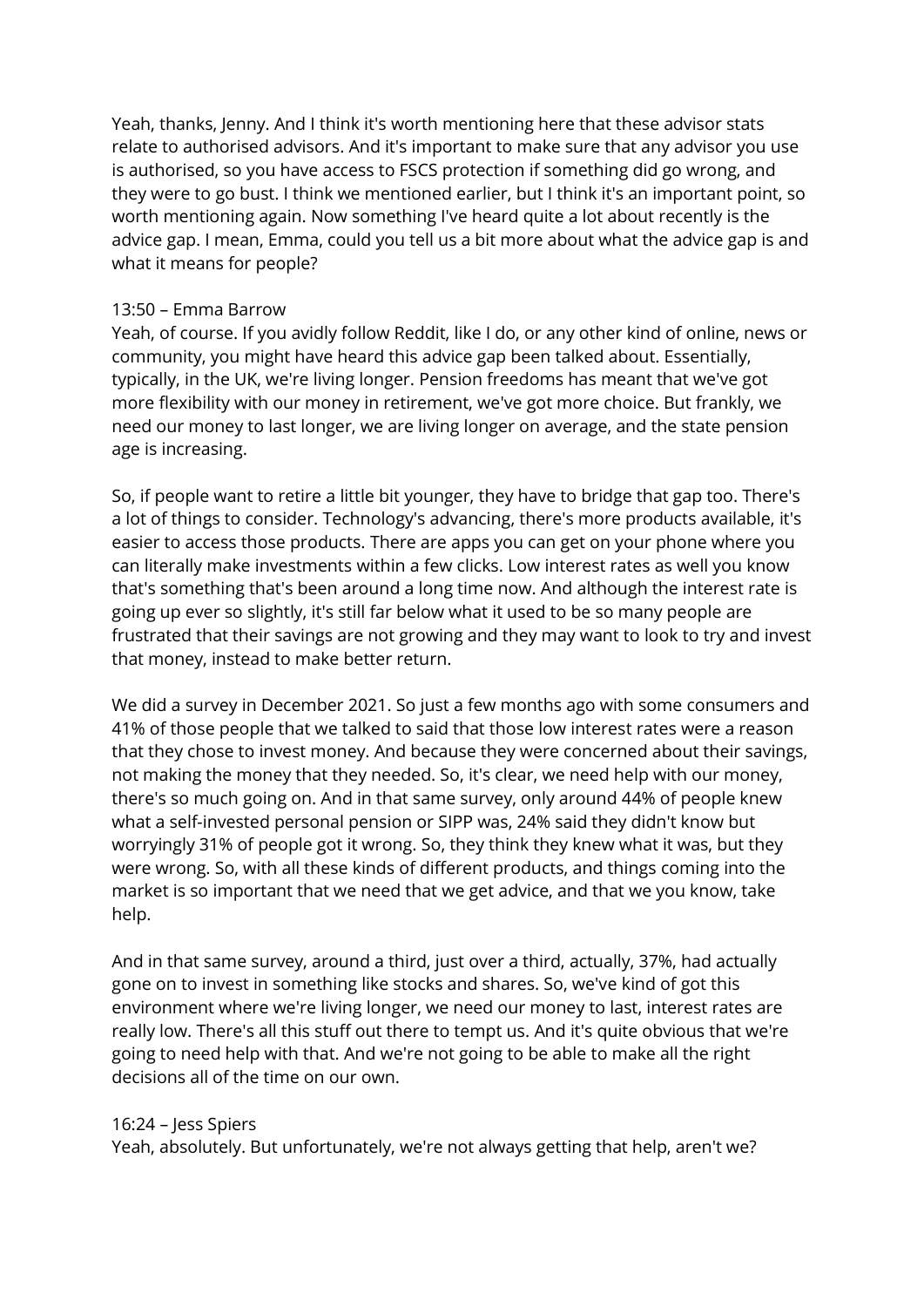# 16:29 – Emma Barrow

No, I don't think that we are. And as I say, we did this survey back in December. And around one in four of those who said they had invested had spoken to an IFA, so an independent financial advisor, as Jenny just explained, but actually dramatically varied by edge. So that was 1/4, a quarter as a total. But only 9% of those under the age of 24 had taken advice from an IFA versus 36% of over 64s, and it kind of like went on a smooth slope between the two.

So generally, the older you were, if you were answering our survey, the more likely you were to have taken advice. So, Jenny, you know, you mentioned you used to be a financial adviser. Why? Why do you think that is? Why do you think younger people aren't seeking that kind of independent financial advice as much as the older generation?

# 17:23 – Jenny Wright

We do see a lot of young people investing in in things like crypto assets without taking any advice. And that may be down to the fin-fluences that you mentioned earlier, Emma. Advice can be seen as a bit stuffy or not relevant to younger people. And younger people like to self-serve up to a point. So, they'll do their own research and act upon their own, what they found out, they'll do their own thing.

Also, there is an assumption that you need to have a lot of money to warrant getting advice, and possibly younger people don't have as much money as the older generations do. Some IFAs aren't taking new customers. Although we don't want to put anyone off using an IFA, it's still worth approaching one if you think it would help you with your investments or just having a conversation, that initial conversation.

# 18:13 – Emma Barrow

Yeah, I think I think you're right. I absolutely think, I think advice is relevant no matter what age you are. But there's a couple of really interesting points that you meant there that I think there's some assumptions and like myths that play around whether it's relevant for younger people. And to our point earlier about the difference between advice and guidance. Yes, guidance isn't protected in the same way that regulated advice is, you know, there's no FSCS protection there. But it's still really, really useful.

And in that survey that we did, almost as many people that spoke to an IFA took tips from a friend, family member or colleague, which I found quite interesting, because obviously, that's not protected. You know, that's not regulated advice. That's just tips from a friend, exactly as it says on the tin. And also, in that survey, around a third of people, 27%, told us that they make investment decisions at home at their desk. Now, you know, we asked this at the end of December 2021. I think if I remember rightly, we were all being asked to work from home again at that point in time. So perhaps the pandemic has something to do with that. But Jenny, do you think people can access advice effectively from home at a time that suits them?

# 19:24 – Jenny Wright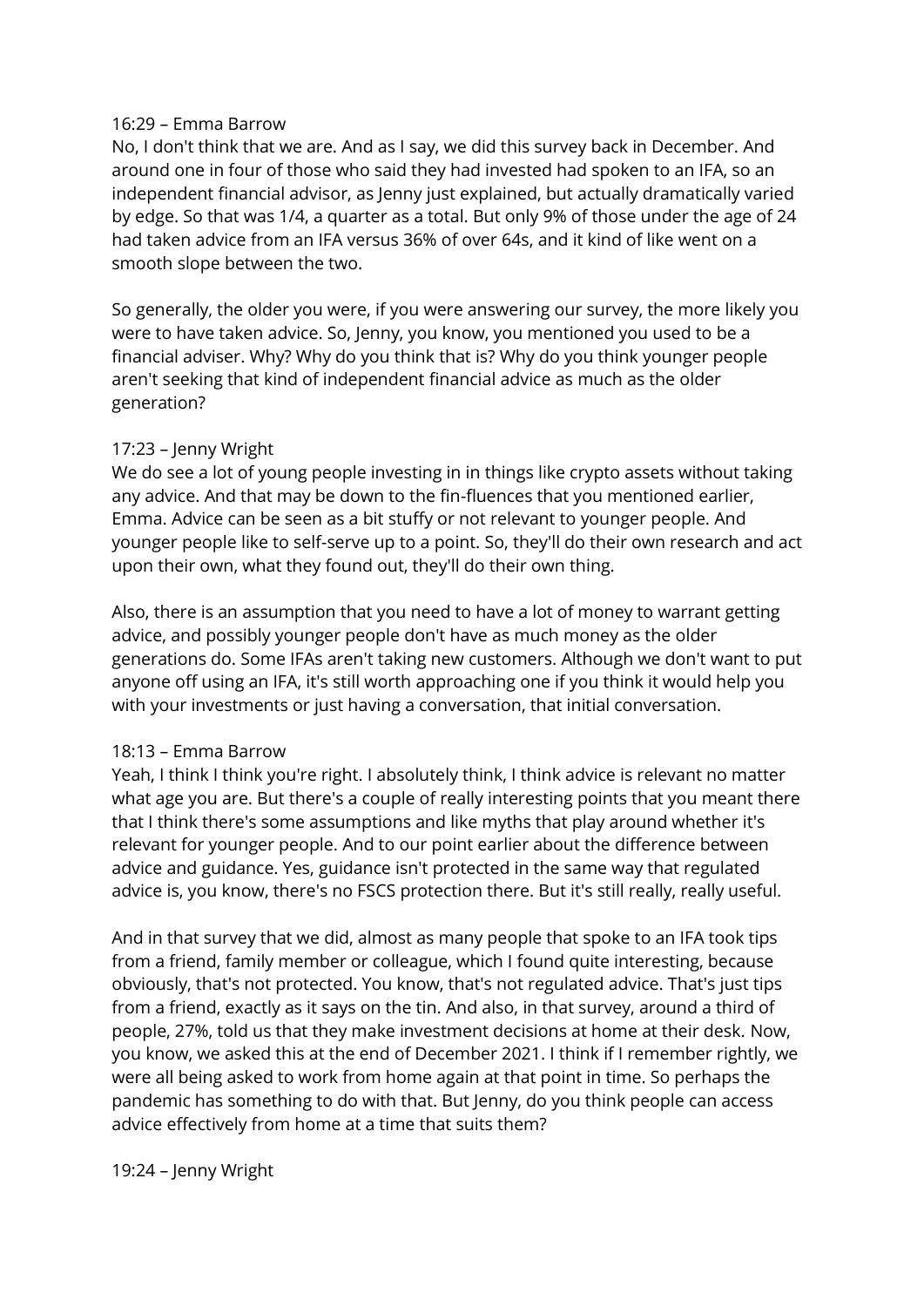Yes, I do. Every industry has had to adapt due to COVID. And we're all more used to dealing with people online now and having sort of job interviews, meetings at work online. So, there's no reason why we can't do that when we're speaking to a financial advisor - lots of virtual appointments now, and this is easier to fit in between other things like work or socialising and it gets round the need for a face-to-face meeting. Pension Wise appointments are now currently on the phone, they used to be face to face, but now we've moved them all on to phone-based appointments. And we're going to talk about that a little bit later on in the conversation.

#### 20:09 – Jess Spiers

Yeah, thanks, Jenny. So, Emma, why do you think people might not be using an advisor?

#### 20:15 – Emma Barrow

So, we didn't ask this in the survey, so this is just kind of my view, based on what I've read, and what I've, you know, spoken to my own friends and family members and colleagues about as well. I think there's a lack of awareness of the need to take advice or the benefits of that. So, say, to go back to that survey, only a quarter of people have been taking it. So, the other three quarters are not, I think there's probably a lack of awareness of what those benefits are. And to Jenny's point, maybe a few myths around - I need to have a certain amount of money before it's worth me taking advice.

And I think we've already mentioned but, you know, there's often a very easy, no obligation chat you can have before you even decide to go into having it. So, I think that's something that there's definitely a worry and a lack of awareness of the benefits. I think sometimes there's a lack of trust, especially if it's something that you've not done before. And we all see so much stuff in the news around scams and people losing their money, I think there is a lack of trust and a worry about, well, if I manage it all myself, I'm not going to be at risk of a scam, I'm not going to be at risk of losing my money.

And I think that's something that definitely will stop people or make them think twice about or who should I speak to about my money. And it's not a very British thing to talk about money either is it, it's quite, it's not something culturally we're very comfortable with, I think that might play into it too. And yeah, I've already mentioned this, but that kind of value for money or cost. I don't want to go back to Reddit for the 15th time. But if you read that forum and read what people are talking about, there is a perception sometimes that advice is for the well off, it's for people that are rich, and already have a massive amount of wealth. But I don't think that's true at all. And there's this kind of an assumption of, well, if I'm not massively wealthy, I'll just do it myself. And I just need to do it myself and that's my only option.

#### 22:22 – Jess Spiers

Yeah, absolutely. I'd like to explore that a bit further, Jenny, if we can. So, Jenny, what do you think the benefits of people taking advice are?

22:31 – Jenny Wright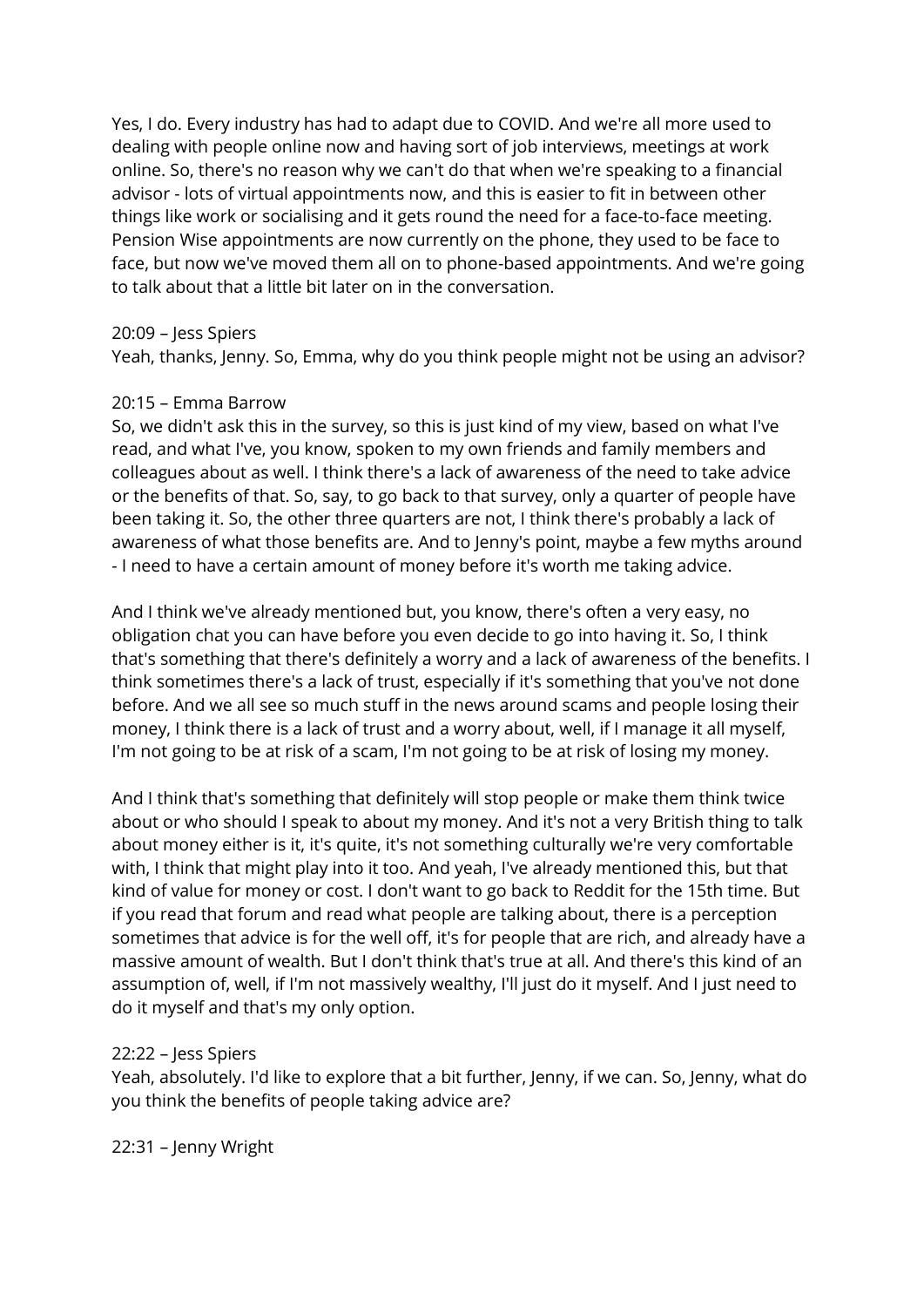So, if you buy an investment product based on financial advice and a recommendation, you're much more likely to get a product that meets your individual needs, and which is suitable for your particular circumstances. So, for example, you're wanting to save up for retirement, you know exactly when you want to retire, and having specific financial advice can help you get to that goal.

Depending on the type of advisor that you're going to use, you might also have access to a wider range of choices than you'd be able to realistically find on your own. And that goes back to Emma's point around people sort of making the decision that, you know, they trust themselves to make the right decision, but they might not have access to all the plethora of products out there. And advisors can provide expert guidance when you have important and potentially difficult financial decisions to make, such as going through a divorce or approaching retirement.

#### 23:28 – Jess Spiers

Yeah, that makes complete sense. And are there any other reasons why people might want to take advice do you think?

# 23:34 – Jenny Wright

Yeah, an advisor can put a plan together to help you meet your short-, medium- and long-term goals. And they can actually keep you on track with those goals as well and see where your investments are going. So, you may well have a review every year or every five years to make sure that you are on track to get where you need to be. And if you have money to invest, an advisor can make sure that it works hard for you and make sure that you are making the most of your tax reliefs and allowances that are available as well.

# 24:05 – Jess Spiers

Yeah, and I think that's really important. Emma, you mentioned the issue of trust earlier, would you be able to expand on that a bit for us?

# 24:12 – Emma Barrow

Yeah, absolutely. So, as I've mentioned briefly, I think there's a lot baked into this idea of trust. And there's all this this stuff about scams and fraud, and understandably, that's very worrying. I think one thing to remember is what we started right at the beginning of this podcast talking about: if you take regulated advice from an authorised advisor FSCS is there to protect you, you know, we are that safety net, we can step in if something goes wrong, and if that advisor gives you bad advice, you know, and then later on, goes bust, FSCS is there and obviously the ombudsman are there if you have a complaint while the advisor is still trading as well.

So, using a regulated advisor comes with all that protection, which I think to me anyway, helps build trust. And the other thing is people might assume advisors work on commission. And there is a little bit of mistrust around the idea of a salesperson and someone taking a cut, if you go with their advice, but advisors now can't be paid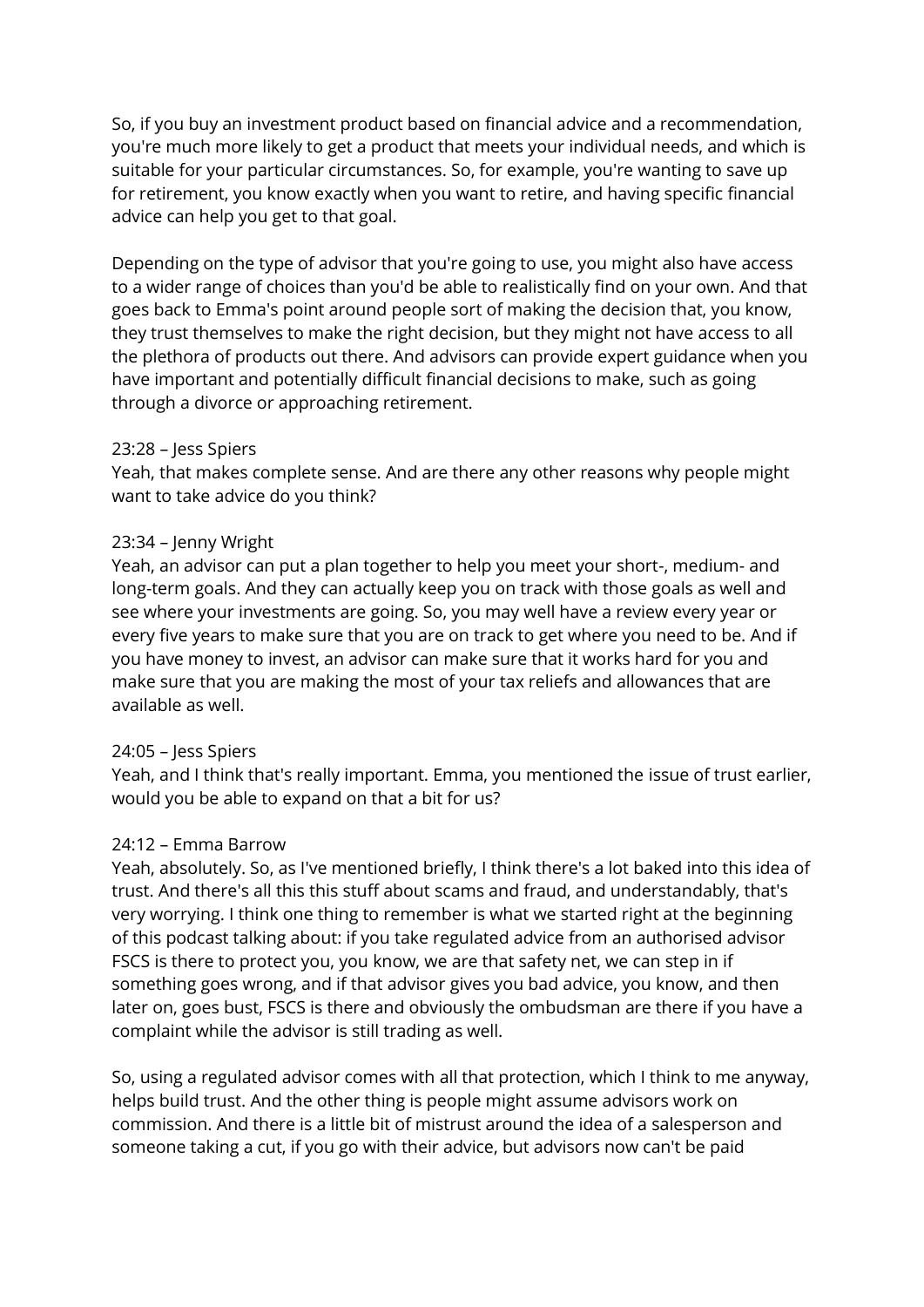commission if they give you advice about pensions, investments, and other retirement income products like annuities.

So, you know, with that in mind, they are not benefiting on a commission basis from your custom, really, so that hopefully will help people get past that sort of salesperson image that they might have. Which yeah, because it's completely not relevant when you're not getting that commission. And there are also I think, Jenny mentioned, 36,000+ advisors out there. That's a lot of advisors, you can speak to as many as you need until you find someone that you feel you can trust and work well with. So, to Jenny's point, again, about there being a lot of telephone appointments.

Now, it doesn't have to be the local adviser on your high street, it could be someone a little bit further afield, you could talk to as many people as you like until you find the one that you're comfortable with and you can trust. And I think that personal relationship is something that's really important. And it's important to find the right one.

#### 26:14 – Jess Spiers

Yeah, that's absolutely right. So, let's move on now to talk a bit about the costs of advice. So, Jenny, as an ex-financial advisor yourself, you're well placed to talk us through the costs, aren't you?

# 26:25 – Jenny Wright

Yeah, that's right. So many financial advisors offer an initial meeting free of charge. And this isn't designed to give you specific advice at this point about your situation, it's a chance for you to see how they work, and how much they're going to charge you, they'll go through all that. But again, importantly, back to Emma's point, actually, you get a sense of how you feel about that person, and do you feel comfortable working with them in the future? Do you trust them? And it's a really good opportunity to sort of suss them out if you like and feel whether you'd be comfortable with them.

And financial advisors' fees vary depending on several factors, including what they're charging for and how you're going to pay. So, they will set that out right up front. And you can talk to them about that before you make any decisions. That's really important.

# 27:19 – Jess Spiers

Yeah, that's right. So, say you've spoken to a few advisors, you found one you like, are there going to be different ways of paying for that advice, Jenny?

# 27:28 – Jenny Wright

There are, there's loads of ways of paying. I'll just go through them quickly. So, there's an hourly rate. So that could vary from 75 pounds an hour to 350. Although the UK average rate is about 150 pounds an hour. A set fee for a piece of work, this might appeal to people, and it might be several 100 or several 1000 pounds, but it will be dictated largely by the complexity of the work and the time that it's going to take the advisor to complete.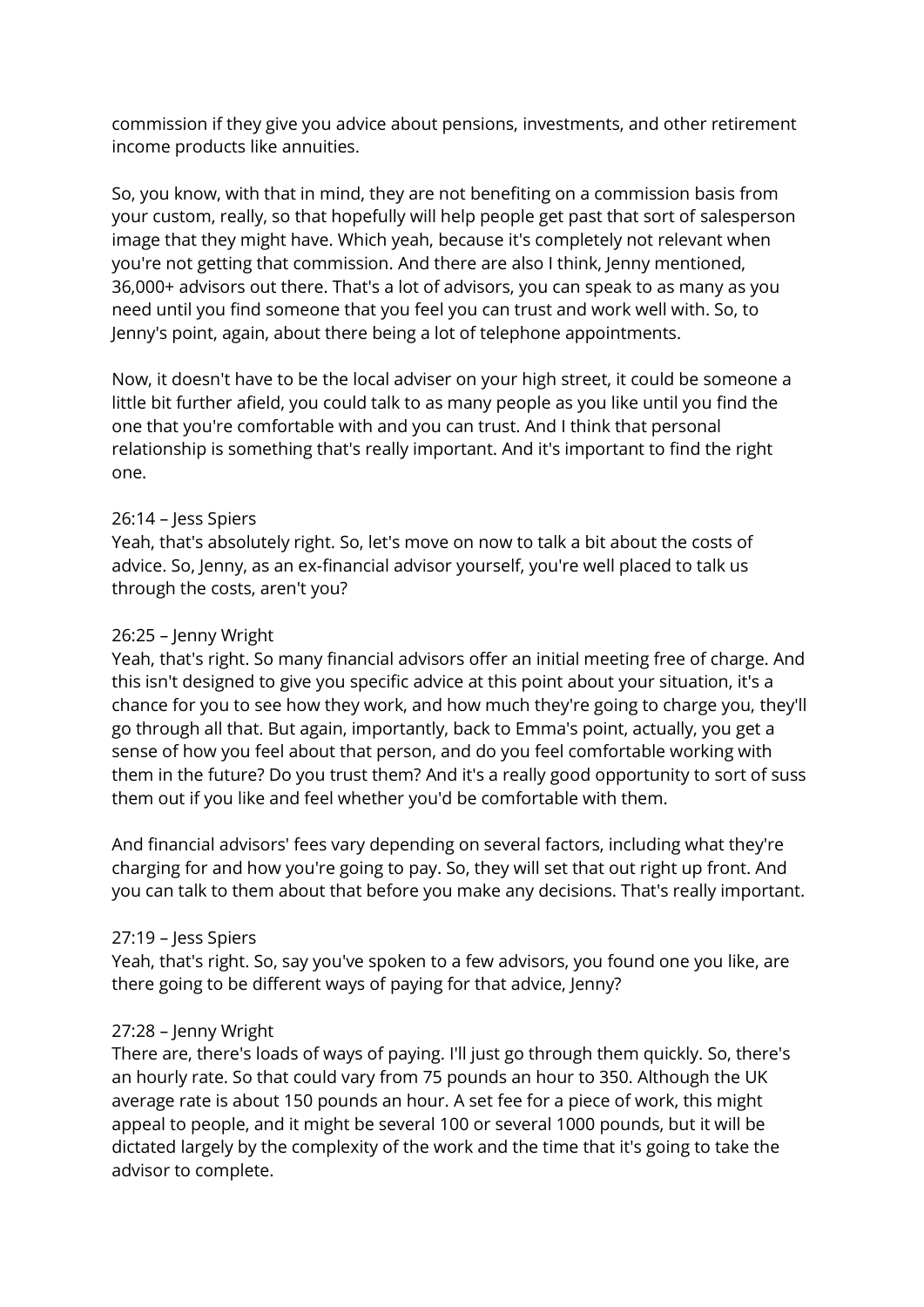So, for example, a pension transfer is going to cost a lot more in advice fees than simply arranging an ISA because it's much more complicated to go through that process. People have started to introduce a monthly fee now. So, this might be a flat fee, or a percentage of the money that you're investing. And this is becoming a lot more popular. And then there's an ongoing fee. However, an advisor can only charge an ongoing fee in return for providing an ongoing service. So, I mentioned earlier, you might have regular reviews with the advisor. And so, you would only be paying an ongoing fee at that point.

So, it's also worth mentioning that advisors will often use more than one type of charge. So, for example, there might be a fixed setup fee and then an ongoing charge based on a percentage of the money they are managing for you. And many advice firms also use services such as investment platforms, and the costs of which is sometimes passed on to the customer.

#### 29:05 – Jess Spiers

Okay, so, you know, we just talked about the costs, can people get help with paying for advice? And also, where can people go for a bit of guidance if they are thinking about getting that advice Em?

# 29:17 – Emma Barrow

So yeah, hopefully I can help a little bit with paying for advice. Not personally but with a couple of tips. So, the first is the pensions advice allowance. And this is something that until I was preparing for this podcast, I didn't know about myself. So, I think a lot of people may not know about this. So, the pensions advice allowance allows people in defined contribution or DC pension schemes to withdraw up to 500 pounds tax free from their pot to pay for retirement advice. And that 500-pound allowance is per tax year, and you can do it for up to three separate tax year so 1500 pounds in total. This is something you have to check with your pension provider, so not all of them will let you use this allowance. Not all of them will let you access those 500 pounds a year. But this is typically something that people will take as they're approaching retirement. So, they're going to decide what they're going to do with that pot.

And then secondly, we've got Employer Support. So, your employer isn't allowed to offer financial advice to you as an employee, of course, but financial benefits are becoming really popular in workplaces. So, some workplaces may offer access to advice as part of your employee benefits package, or perhaps a preferred advisor or reduced cost, or help in another way. So, it's always worth reaching out to your HR or people team and finding out what benefits you've got available from work.

# 30:45 – Jenny Wright

In terms of free guidance, PensionWise appointments from MoneyHelper, which is the free government service for the over 50s with defined contribution pensions, you can have a free appointment with a pension guidance specialist. And they'll go through the options that you've got, and they'll also talk to you about the pension's advice allowance. So hopefully, people will find out more about that when they have the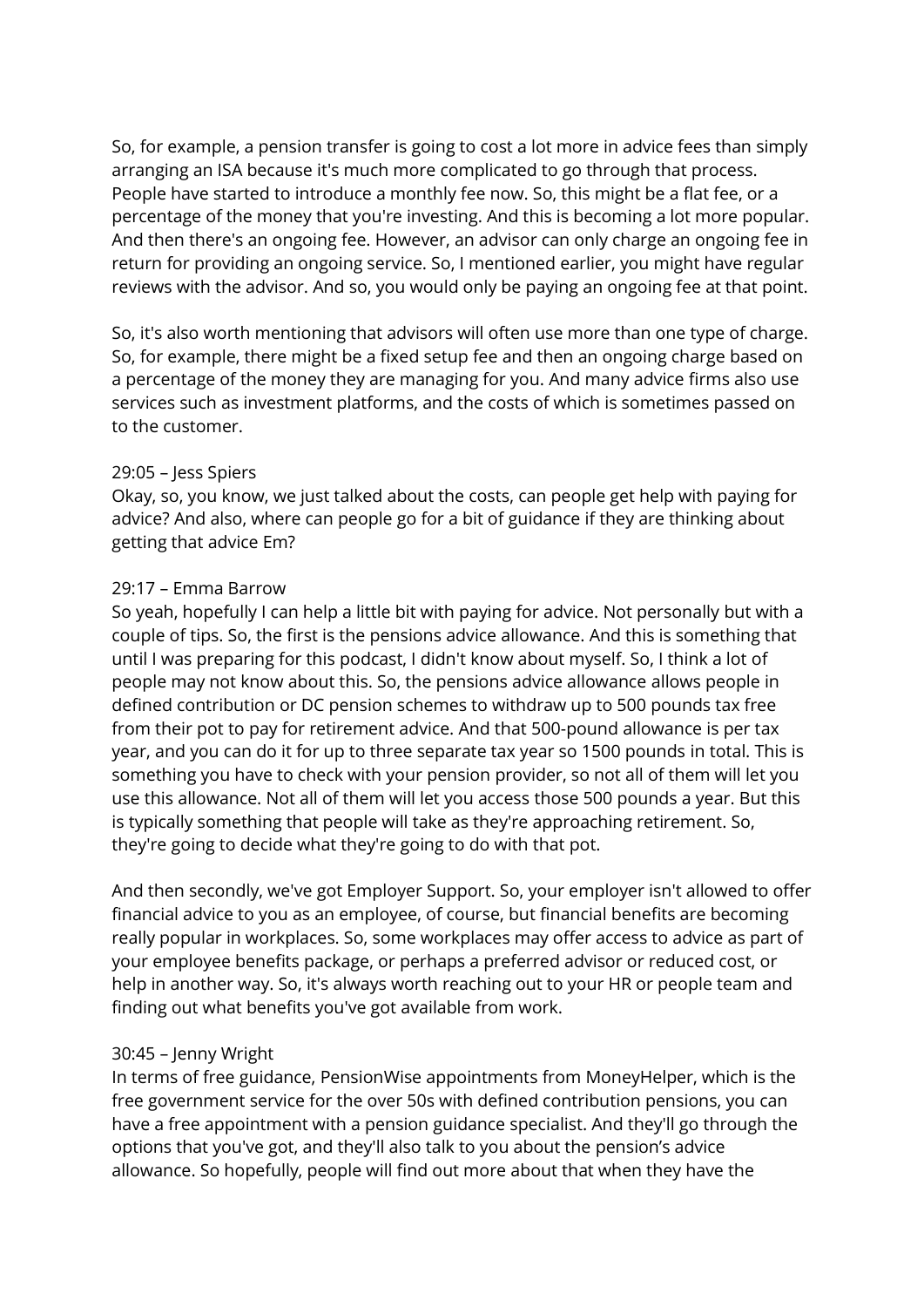PensionWise appointment. And, positively from the 1st of June 2022, when someone does want to access their pension savings, pension providers will now be required to refer customers to Pension Wise and explain what that service is. So, more and more people should be using the PensionWise service, it's a great appointment to get really good useful information and guidance around your future plans. So, I would recommend that to anybody.

#### 31:41 – Jess Spiers

Yeah, thanks a lot, Jenny. So, we've covered quite a lot today. I'd like to finish by asking you both for your top takeaways from today's chat. Jenny, what about you?

#### 31:51 – Jenny Wright

So, the sort of key thing that I would take away from today is the amount of young people not having financial advice and turning to fin-fluencers and getting information from TikTok and places like that. It's really important that people do get advice from the right place. And by acting on things that they see on social media, those younger people aren't getting the protections that they should be getting, when they're buying financial products, etc. So, that's a really important take away from me.

#### 32:23 – Jess Spiers

Yeah, brilliant. Thank you, Jenny. and Em, what about you?

#### 32:27 – Emma Barrow

Yeah, I think for me, following on from Jenny's kind of takeaway there, if you do go on to get advice, which many, many, many people will do, my takeaways were around, checking that that advisor is authorised, make sure that they are because that is the kind of first key to unlocking the protection that comes along with that.

My second bit of advice would be to remember the limit for FSCS protection, which is 85,000 pounds per person. So, when we, you know, we've talked a lot about advice being often taken in relation to your pension and your retirement, your pot could be a lot larger than that. So just remember that that is the limit of the protection available. It's really, really important to remember that. And also, if you do ever need to make a claim, you know, if you do take advice from an advisor, it turns out to be wrong for you, when they go out of business, come to FSCS and make a claim for free.

You know, it's free to come to us, that protection is there. Please do come and use it if you need to and do so directly because then you won't lose any of the compensation that you get.

33:37 – Jess Spiers Great. Thank you guys.

Well, we've been on a bit of a whistlestop tour of financial advice today, but hopefully everyone listening will be able to go away with a bit more knowledge about it, and how FSCS can protect advice. So, we're going to move on to our usual question now that we